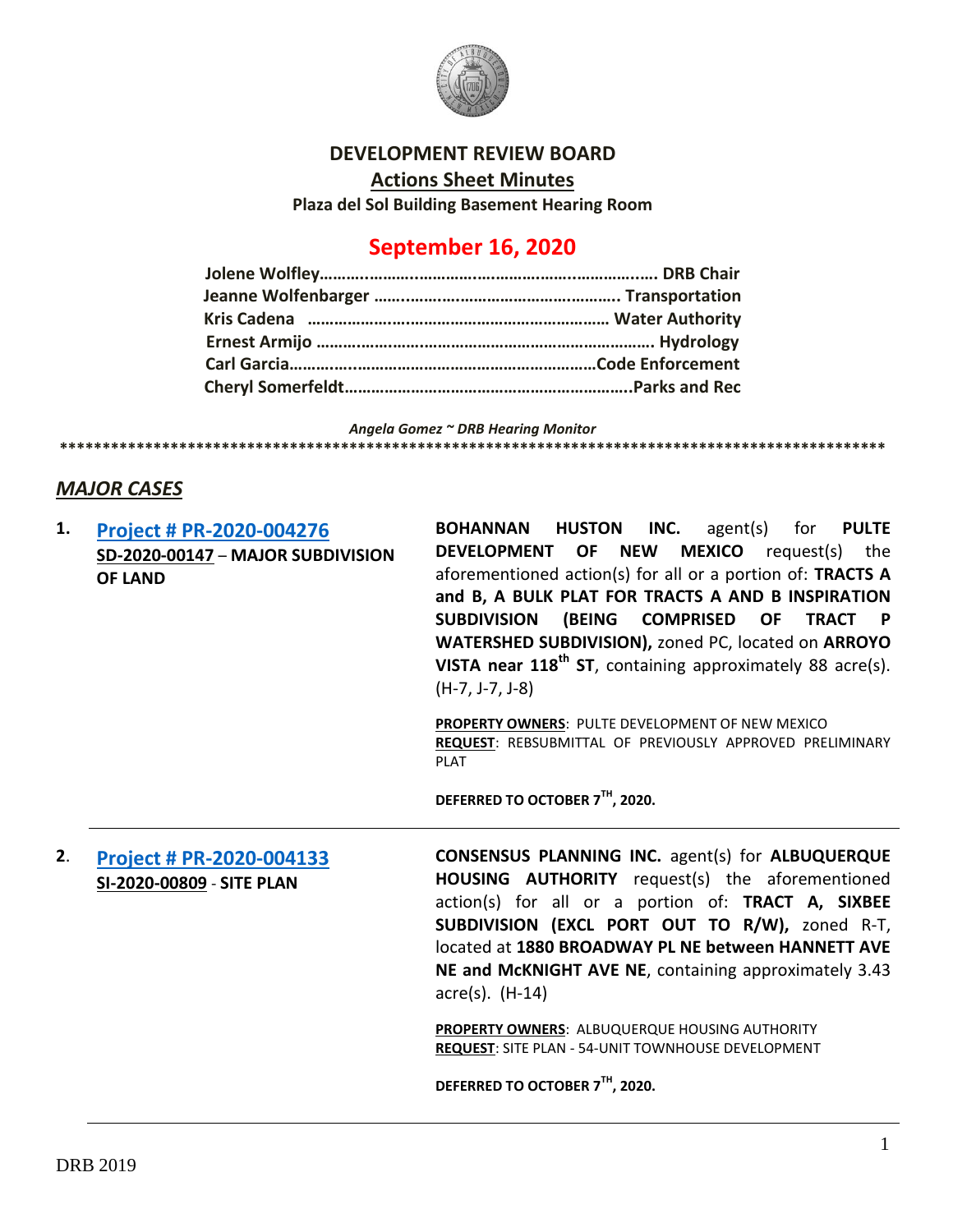| 3. | Project # PR-2019-002543<br>SD-2020-00145 - VACATION OF PUBLIC<br><b>RIGHT-OF-WAY</b> | NEW MEXICO ZONING agent for FRANK CHAVEZ requests<br>the aforementioned action(s) for all or a portion of: Alley<br>between CONSTITUTION AVE NW and KINLEY AVE NW,<br>4th St. and 5th St. NW zoned MX-M, located at 1425 4TH ST<br><b>CONSTITUTION</b><br>KINLEY,<br>between<br>and<br>containing<br>approximately 3,500 square feet. (J-14)<br><b>PROPERTY OWNERS: CITY of ALBUQUERQUE</b><br><b>REQUEST: VACATE ALLEY</b><br>DEFERRED TO OCTOBER 7TH, 2020.                                                                                                                                    |
|----|---------------------------------------------------------------------------------------|--------------------------------------------------------------------------------------------------------------------------------------------------------------------------------------------------------------------------------------------------------------------------------------------------------------------------------------------------------------------------------------------------------------------------------------------------------------------------------------------------------------------------------------------------------------------------------------------------|
| 4. | Project # PR-2020-003259<br>SI-2020-00016 - SITE PLAN                                 | JEREMY SHELTON for DEKKER, PERICH, SABATINI agent(s)<br>for PRESBYTERIAN HEALTHCARE SERVICES request(s) the<br>aforementioned action(s) for all or a portion of: TRACT 1-A-<br>1-A PLAT OF TRACTS 1-A-1-A & 1-A-1-B HONEYWELL SITE,<br>zoned NR-LM, located at 9201 SAN MATEO BLVD NE<br>between SAN MATEO BLVD NE and SAN DIEGO AVE NE,<br>containing approximately 59.696 acre(s). (B-17) [Deferred from<br>2/12/20, 3/4/20, 4/8/20, 4/22/20, 4/29/20, 5/6/20, 5/13/20, 8/12/20]<br>PROPERTY OWNERS: HONEYWELL INTERNATIONAL INC C/O ALTUS<br><b>GROUP US</b><br><b>REQUEST: SITE PLAN DRB</b> |

**DEFERRED TO OCTOBER 14TH 2020.**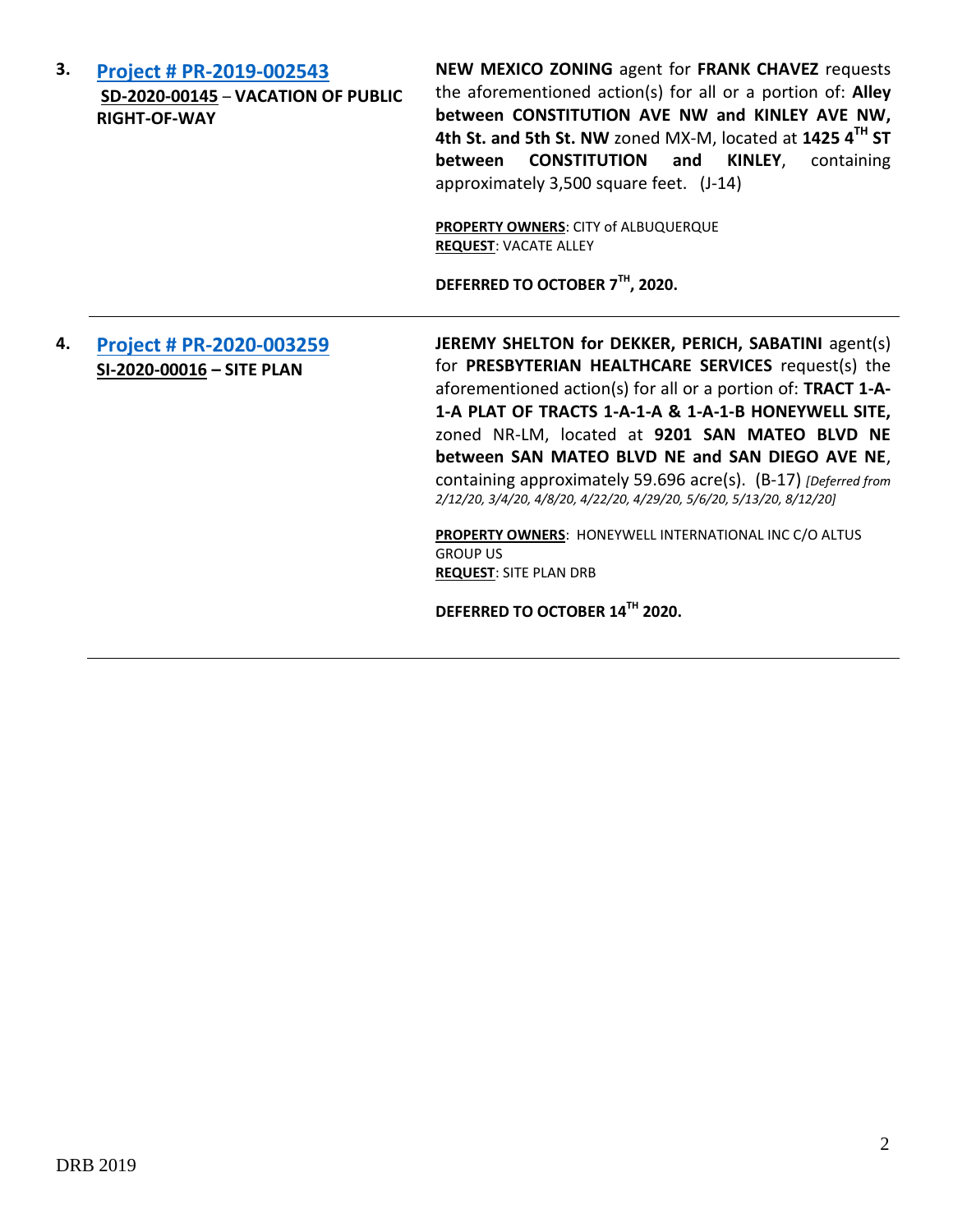#### **5. [Project # PR-2019-002411](http://data.cabq.gov/government/planning/DRB/PR-2019-002411/DRB%20Submittals/PR-2019-002411_Sept_16_2020_Supplemental/Application/)**

**SD-2020-00102 – PRELIMINARY PLAT SD-2020-00103 – VACATION OF PUBLIC EASEMENT VA-2020-00154 – TEMPORARY DEFERRAL OF SIDEWALK CONSTRUCTION VA-2020-00155 -SIDEWALK WAIVER(A1) VA-2020-00157- SIDEWALK WAIVER (A2) VA-2020-00174** -**SIDEWALK WAIVER (A3) VA-2020-00179 -SIDEWALK WAIVER (A4) VA-2020-00160 -RDWAY WIDTH WAIVER (B1) VA-2020-00182 -RDWAY WIDTH WAIVER(B2) VA-2020-00183 -RDWAY WIDTH WAIVER(B3) VA-2020-00163 -RDWAY WIDTH WAIVER(B4) VA-2020-00164 -RDWAY WIDTH WAIVER(C) VA-2020-00165 -BLOCK WAIVER (D1) VA-2020-00166 -BLOCK WAIVER (D2) VA-2020-00185 – BLOCK WAIVER(D3) VA-2020-00168 – BLOCK WAIVER (D4) VA-2020-00169 – BLOCK WAIVER (D5) VA-2020-00170 – BLOCK WAIVER (D6) VA-2020-00171 – BLOCK WAIVER (D7) VA-2020-00172 – CUL DE SAC WAIVER (E)**

**ISAACSON & ARFMAN, INC**, PA agent(s) for **SUCCESS LAND HOLDINGS, LLC** request(s) the aforementioned action(s) for all or a portion of: **TRACTS A-1-A & B-1, ANDERSON HEIGHTS UNIT 4,** zoned R-1A, located at **118TH ST SW between AMOLE MESA AVE SW and COLOBEL SW**, containing approximately 82.931 acre(s). (N-08) *Deferred from 7/8/20, 7/15/20, 8/26/20]*

**PROPERTY OWNERS**: SUCCESS LAND HOLDNGS LLC C/O PRICE LAND & DEVELOPMENT GROUP INC

**REQUEST**: PRELIMINARY PLAT, VACATION OF PUBLIC EASEMENT, VARIANCE REQUESTS FOR TEMPORARY DEFERRAL OF SIDEWALK, SIDEWALK WAIVER, VARIANCE TO IDO, VARIANCE TO DPM

**DEFERRED TO OCTOBER 14TH 2020.**

**6. [Project # PR-2020-003887](http://data.cabq.gov/government/planning/DRB/PR-2020-003887/DRB%20Submittals/PR-2020-003887_Jul_29_2020_Supp/) (1010532) SI-2020-00367** – **SITE PLAN**

**SCOTT ANDERSON** agent(s) for **MICHAEL DRESKIN** request(s) the aforementioned action(s) for all or a portion of: **LOT 5, BLOCK 23, BROAD ACRES ADDN,** zoned MX-M, located at **2818 4TH ST NW**, containing approximately 1.27 acre(s). (H-14) *[Deferred from 7/8/20, 7/22/20, 7/29/20, 8/19/20, 9/2/20]*

**PROPERTY OWNERS**: MICHAEL DRESKIN **REQUEST**: SITE PLAN FOR APARTMENT WITH MORE THAN 50 UNITS

**DEFERRED TO OCTOBER 7TH .2020.**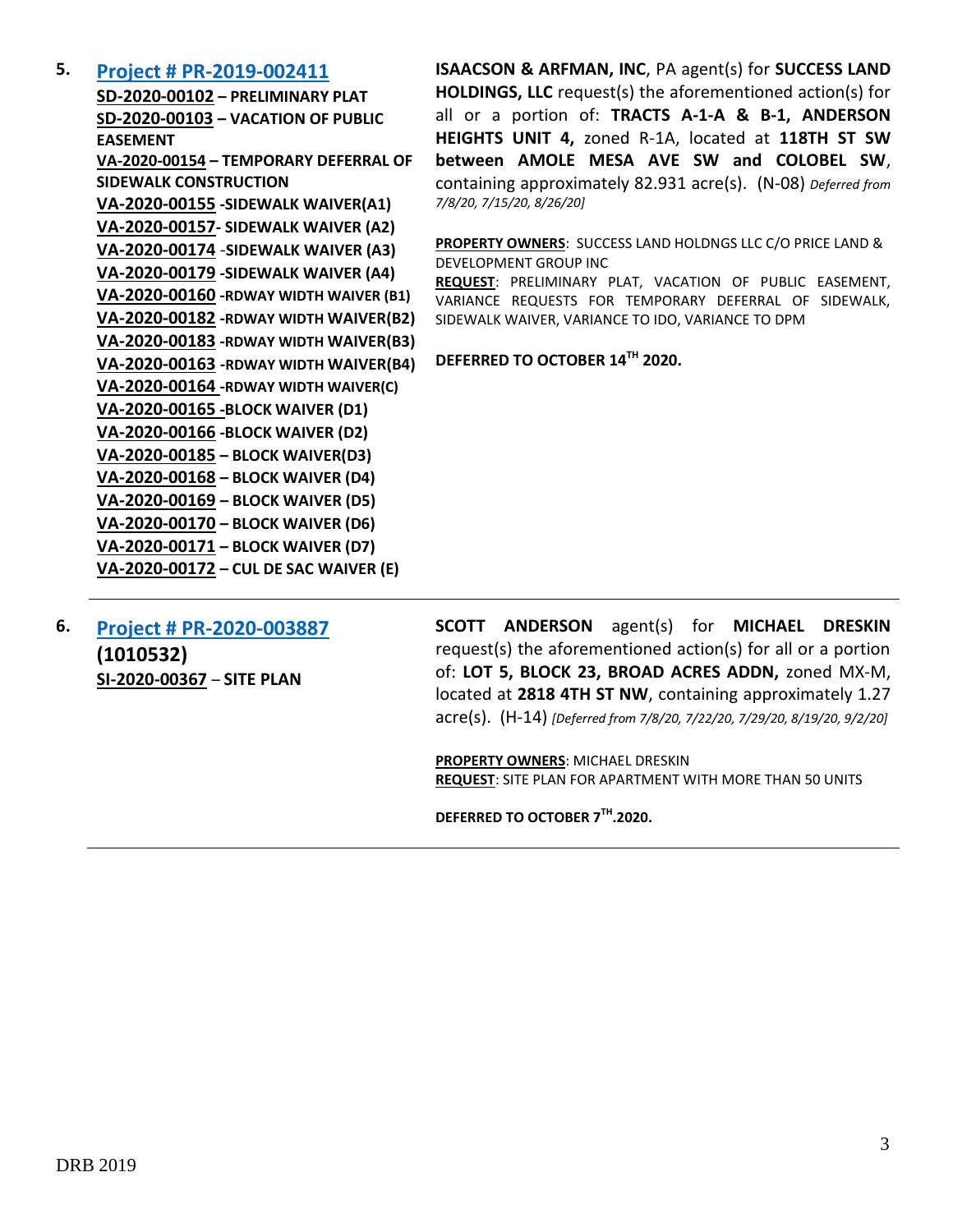## **7. [Project # PR-2020-004062](http://data.cabq.gov/government/planning/DRB/PR-2020-004062/DRB%20Submittals/PR-2020-004062_Sept_16_2020_Supplemental/Application/) SI-2020-00552 – SITE PLAN**

**DEKKER/PERICH/SABATINI** agent(s) for **LUMINARIA APARTMENTS LIMITED PARTNERSHIP LLLP** request(s) the aforementioned action(s) for all or a portion of: **TRACT C, PLAT FOR TRS B1, C & D, VIDEO ADDITION** zoned MX-H, located at **10600 CENTRAL AVE SE between CENTRAL and EUBANK**, containing approximately 1.88 acre(s). (L-21) *[Deferred from 7/29/20, 8/26/20, 9/2/20]*

**PROPERTY OWNERS**: STATE OF NEW MEXICO STATE LAND OFFICE **REQUEST**: MULTIFAMILY RESIDENTIAL, 4 STORY WOOD-FRAMED CONSTRUCTION OF 92 DWELLING UNITS

**DEFERRED TO SEPTEMBER 23RD, 2020.**

#### *MINOR CASES*

**8. [Project # PR-2019-002268](http://data.cabq.gov/government/planning/DRB/PR-2019-002268/DRB%20Submittals/PR-2019-002268_Sept_16_2020_Supplemental/Application/) SD-2020-00110 – PRELIMINARY/FINAL PLAT** *(Sketch Plat 12/18/19)*

**COMMUNITY SCIENCES CORPORATION** agent(s) for **OUR LAND LLC** request(s) the aforementioned action(s) for all or a portion of: **LOT A-4, LANDS OF MICHAEL J. SNOW AND ELIZABETH T. SNOW,** zoned R-A, located at **2945 TRELLIS DR. NW between DECKER RD NW and CAMPBELL RD NW,** containing approximately 0.8301 acre(s). (G-12) [*Deferred from 7/8/20, 7/22/20, 7/29/20, 8/5/20, 8/12/20]*

#### **PROPERTY OWNERS**: OUR LAND LLC

**REQUEST**: DIVIDE ONE EXISTING LOT INTO 3 NEW LOTS, GRANT EASEMENTS

**IN THE MATTER OF THE AFOREMENTIONED APPLICATION, BEING IN COMPLIANCE WITH ALL APPLICABLE REQUIREMENTS OF THE DPM AND THE IDO, WITH THE SIGNING OF THE INFRASTRUCTURE LIST DATED** *SEPTEMBER 16, 2020* **THE DRB HAS** *APPROVED* **THE PRELIMINARY/FINAL PLAT. FINAL SIGN OFF IS DELEGATED TO THE WATER AUTHORITY FOR EASEMENT CLARIFICATION CROSSING LOTS A2 AND A3 AND FOR "LOT A-4-A" TO BE ADDED UNDER "TERMINUS OF EASEMENT" ON ITEM #5 OF THE INFRASTRUCTURE LIST. AND TO PLANNING FOR UTILITY COMPANIES SIGNATURES, AMAFCA SIGNATURE AND THE AGIS DXF.**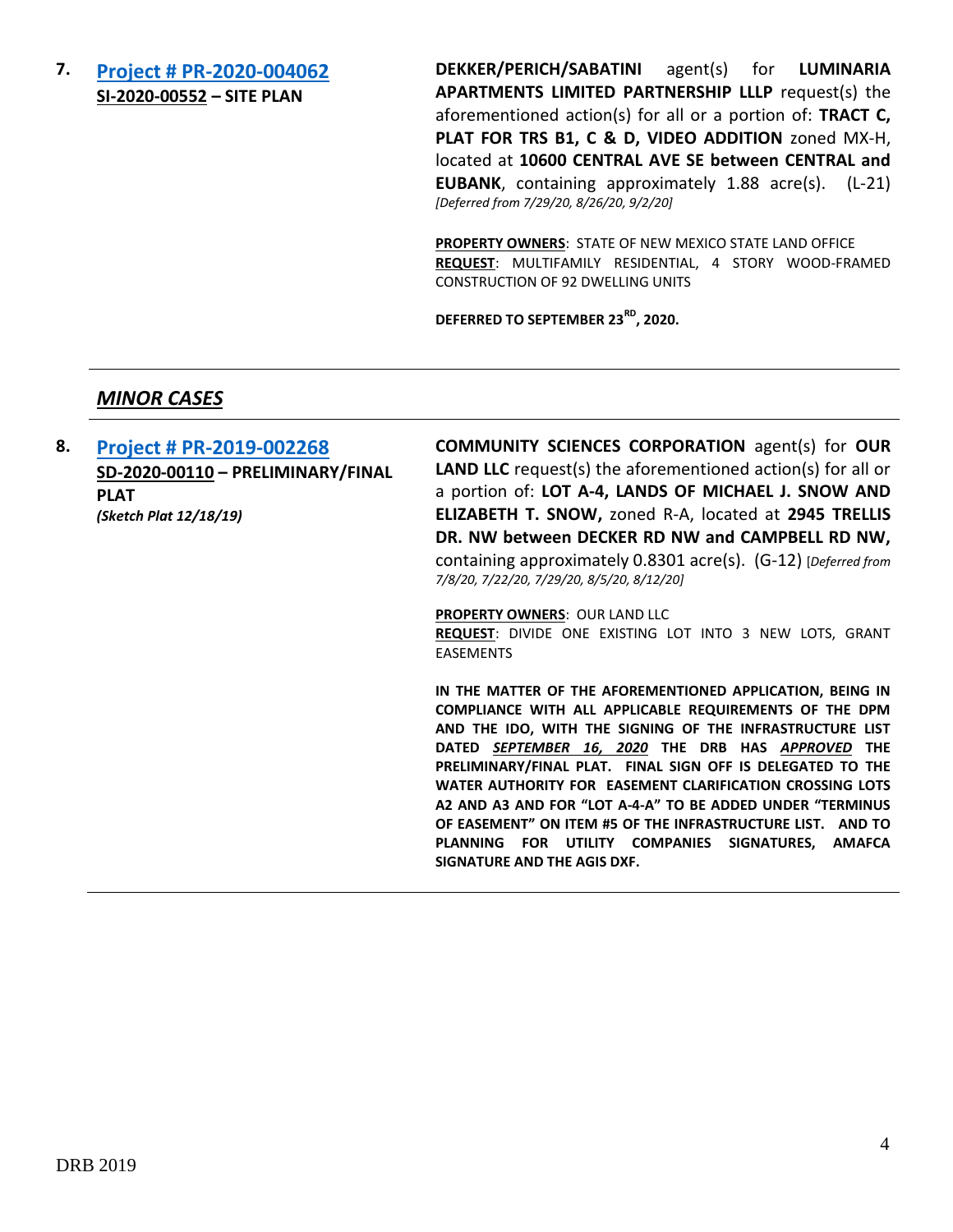| 9.  | PR-2020-003420<br>SD-2020-00143 - PRELIMINARY/FINAL<br><b>PLAT</b><br>(Sketch Plat 3/4/20)            | CSI - CARTESIAN SURVEY'S INC. agent(s) for RED<br><b>SHAMROCK 21, LLC</b> request(s) the aforementioned<br>action(s) for all or a portion of: TRACT A-1, BELLAMAH'S<br>CENTRAL ADDITION zoned MX-H, located at 10415<br>CENTRAL AVE NE between EUBANK BLVD NE and<br><b>ELIZABETH ST NE, containing approximately 2.2806 acre(s).</b><br>$(L-21)$ [Deferred from 8/12/20]<br><b>PROPERTY OWNERS: RED SHAMROCK 21, LLC</b><br><b>REQUEST: SUBDIVIDE EXISTING TRACT INTO 2 NEW TRACTS</b><br>IN THE MATTER OF THE AFOREMENTIONED APPLICATION, BEING IN<br>COMPLIANCE WITH ALL APPLICABLE REQUIREMENTS OF THE DPM<br>AND THE IDO THE DRB HAS APPROVED THE PRELIMINARY/ FINAL<br>PLAT. FINAL SIGN OFF IS DELEGATED TO: PLANNING FOR UTILTIY<br><b>COMPANIES SIGNATURES AND FOR THE AGIS DXF.</b>                                                                                                                               |
|-----|-------------------------------------------------------------------------------------------------------|----------------------------------------------------------------------------------------------------------------------------------------------------------------------------------------------------------------------------------------------------------------------------------------------------------------------------------------------------------------------------------------------------------------------------------------------------------------------------------------------------------------------------------------------------------------------------------------------------------------------------------------------------------------------------------------------------------------------------------------------------------------------------------------------------------------------------------------------------------------------------------------------------------------------------|
| 10. | Project # PR-2020-003946<br>SD-2020-00160 - PRELIMINARY/FINAL<br><b>PLAT</b><br>(Sketch Plat 6/17/20) | CSI - CARTESIAN SURVEYS INC. agents for DOMINIC &<br>JESSICA RODRIGUEZ request(s) the aforementioned<br>action(s) for all or a portion of: LOTS 53 & 54, PARADISE<br>HEIGHTS UNIT 1 zoned R-ID, located at 4917 TALLY HO<br><b>BANDELIER</b><br>and<br>between<br>DOVER,<br>containing<br>approximately 0.4927 acre(s). (A-12)<br><b>PROPERTY OWNERS: DOMINICK RODRIGUEZ</b><br>REQUEST: SUBDIVIDE TWO EXISTING LOTS INTO TWO NEW LOTS AND<br><b>GRANT EASEMENTS</b><br>IN THE MATTER OF THE AFOREMENTIONED APPLICATION, BEING IN<br>COMPLIANCE WITH ALL APPLICABLE REQUIREMENTS OF THE DPM<br>AND THE IDO, THE DRB HAS APPROVEDTHE PRELIMINARY/FINAL<br>PLAT. FINAL SIGN OFF IS DELEGATED TO: THE WATER AUTHORITY FOR<br>THE PRIVATE EASEMENT FOR WATER AND SEWER SERVICES AND TO<br>PLANNING FOR THE BLOCK WALL REMOVAL, TO ENSURE THAT THE<br>APPLICATION NUMBERS ARE CORRECT ON THE THE PLAT, AND FOR<br>THE AGIS DXF. |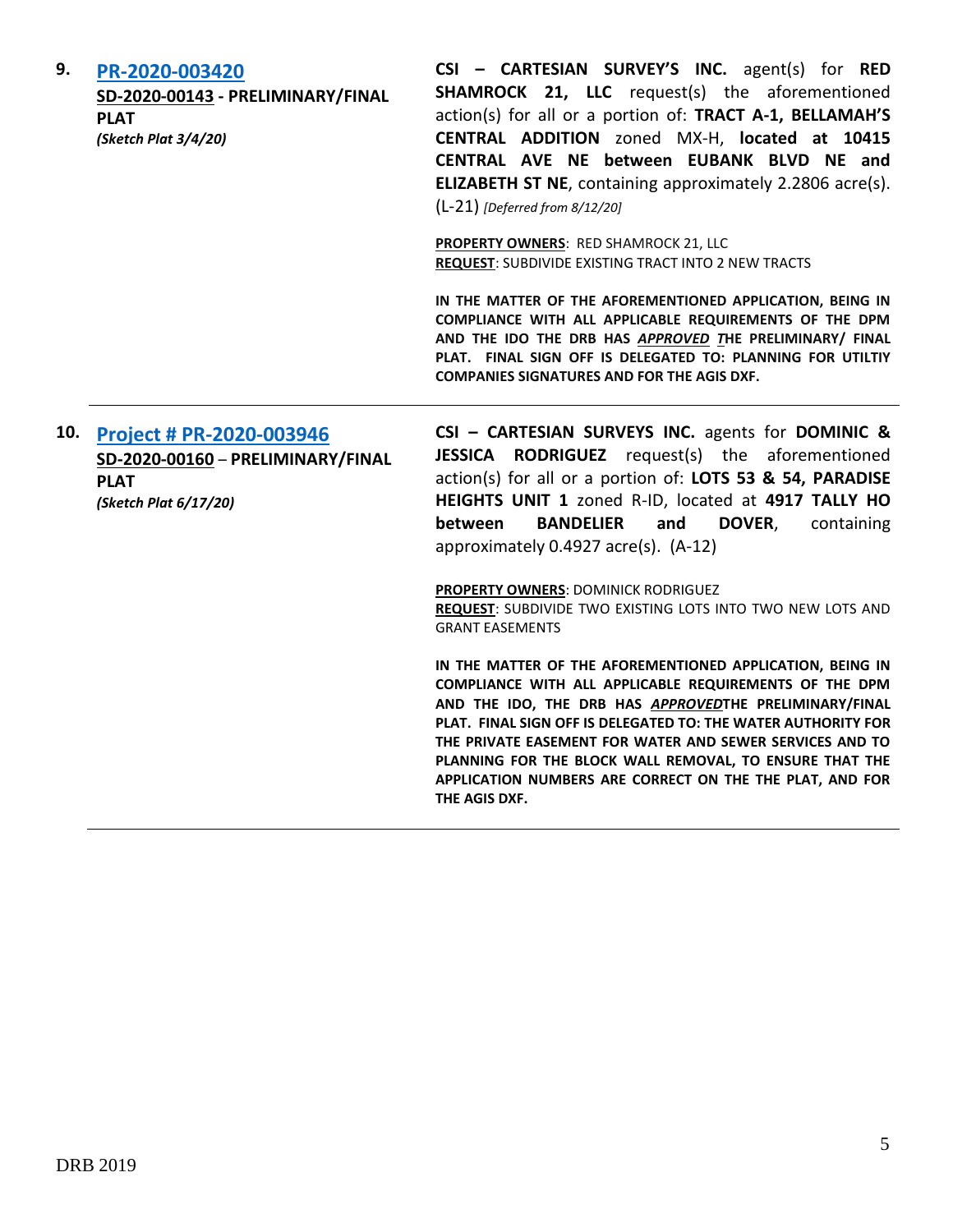| 11. | PR-2019-002606<br>SD-2020-00149 - PRELIMINARY/FINAL<br><b>PLAT</b><br>(Sketch Plat 7/17/20) | ARCH + PLAN LAND USE CONSULTANTS agent(s) for MESA<br>VIEW UNITED METHODIST CHURCH request(s) the<br>aforementioned action(s) for all or a portion of: 27-A-1 &<br>27-A-2, TAYLOR RANCH SUBDIVISION, zoned MX-L, located<br>at 4701 MONTANO NW between MONTANO PLAZA DR<br>and TAYLOR RANCH DR, containing approximately 8.0<br>$\text{acre}(s)$ . $(E-11)$ [Deferred from 9/2/20]<br>PROPERTY OWNERS: MESA VIEW UNITED METHODIST CHURCH<br>REQUEST: REPLAT OF 2 EXISTING LOTS INTO 2 LOTS AND DEDICATION<br>OF ADDITIONAL RIGHT-OF-WAY<br>DEFERRED TO SEPTEMBER 23 <sup>RD</sup> , 2020.                                                                                                                                 |
|-----|---------------------------------------------------------------------------------------------|---------------------------------------------------------------------------------------------------------------------------------------------------------------------------------------------------------------------------------------------------------------------------------------------------------------------------------------------------------------------------------------------------------------------------------------------------------------------------------------------------------------------------------------------------------------------------------------------------------------------------------------------------------------------------------------------------------------------------|
| 12. | PR-2020-003461<br>SI-2020-00704 - EPC SITE PLAN FINAL<br><b>SIGN-OFF</b>                    | TIERRA WEST, LLC agent(s) for MESA VIEW UNITED<br>METHODIST CHURCH request(s) the aforementioned<br>action(s) for all or a portion of: TRACT 27A-1 TAYLOR<br>RANCH REDIV OF TRACTS 27-A INTO TRACTS 27A-1, 27A-2<br>OF THE PLAT OF TRACTS 27-A, S-1,S-2 & S-3 TAYLOR<br>RANCH SITUATE WITHIN SECTIONS 23, 25, & 26 T11N R2E,<br>zoned MX-L, located at 4701 MONTANO RD NW between<br><b>MONTANO RD NW and TAYLOR RANCH RD NW, containing</b><br>approximately 3.4 acre(s). (E-11 & E-12) [Deferred from 8/12/20,<br>$9/2/20$ ]<br>PROPERTY OWNERS: MESA VIEW UNITED METHODIST CHU INC A NM<br><b>NON-PROFIT CORP</b><br><b>REQUEST: FINAL SIGN OFF OF EPC SITE PLAN</b><br>DEFERRED TO SEPTEMBER 23 <sup>RD</sup> , 2020. |
| 13. | PR-2019-002905<br>SD-2020-00132 - PRELIMINARY/FINAL<br><b>PLAT</b><br>(Sketch Plat 1/15/20) | ARCH + PLAN LAND USE CONSULTANTS agent(s) for<br>SUNPORT PARK HOSPITALITY LLC<br>request(s) the<br>aforementioned action(s) for all or a portion of: $2-A-2$ ,<br>SUNPORT PARK, zoned NR-BP, located at WOODWARD RD<br>between UNIVERSITY BLVD and TRANSPORT ST, containing<br>approximately 2.0473 acre(s). (M-15) [Deferred from 7/15/20,<br>7/29/20, 8/19/20]<br><b>PROPERTY OWNERS: SUNPORT PARK HOSPITALITY LLC</b><br>REQUEST: CREATE 2 LOTS FROM 1 EXISTING LOT, GRANT ADDITIONAL<br>RECIPROCAL CROSS ACCESS, DRAINAGE EASEMENT<br>DEFERRED TO SEPTEMBER 30TH, 2020.                                                                                                                                               |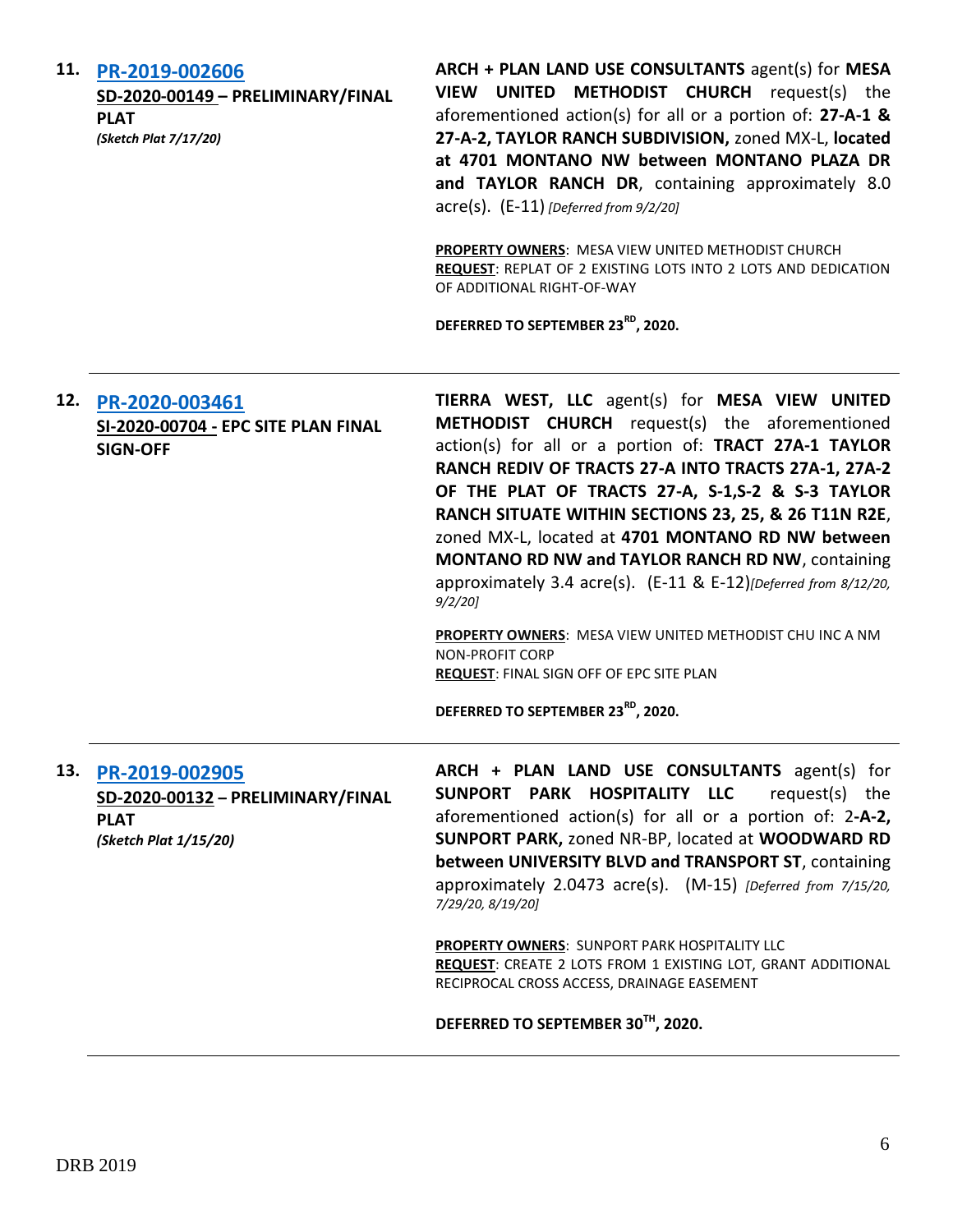| <b>Project # PR-2019-002607</b><br>SD-2020-00026 - PRELIMINARY/FINAL<br><b>PLAT</b><br>SD-2020-00107 - VACATION OF PRIVATE<br><b>EASEMENT</b><br>(Sketch Plat 7/17/19) | ARCH+ PLAN LAND USE CONSULTANTS agent(s) for JOHN<br><b>O. PEARSON</b> request(s) the aforementioned action(s) for all<br>or a portion of: LOT 8-B PLAT OF LOTS 8-A & 8-B UNIT 1<br>ALVARADO GARDENS CONT 0.8967 AC, zoned R-A, located<br>on RIO GRANDE BLVD between ARTESANOS CT and<br><b>CAMPBELL RD</b> , containing approximately 0.8967 acre(s).<br>(G-13) [Deferred from 1/29/20, 2/26/20, 4/8/20, 5/20/20, 7/8/20, 7/29/20,<br>$8/26/20$ ]<br><b>PROPERTY OWNERS: JOHN D PEARSON</b><br>REQUEST: CREATE 2 LOTS FROM 1 EXISTING LOT<br>DEFERRED TO SEPTEMBER 30TH, 2020.                                                     |
|------------------------------------------------------------------------------------------------------------------------------------------------------------------------|--------------------------------------------------------------------------------------------------------------------------------------------------------------------------------------------------------------------------------------------------------------------------------------------------------------------------------------------------------------------------------------------------------------------------------------------------------------------------------------------------------------------------------------------------------------------------------------------------------------------------------------|
| 15.<br><b>Project # PR-2019-003084</b><br>SD-2020-00063 - PRELIMINARY/FINAL<br><b>PLAT</b>                                                                             | PAULA DAL SANTO agent(s) for UNITED STATES POSTAL<br><b>SERVICE</b> request(s) the aforementioned action(s) for all or a<br>portion of: LOTS 17A, 18A, and 19A BLOCK 11, LOTS<br>16,17,9A and a PORTION OF LOT 8A in BLOCK 13 and<br>TRACT F, TIMOTEO CHAVEZ ADDITION, zoned MX-M & NR-<br>C, located at 2505 GRACELAND DR between GRACELAND<br>DR and MORNINGSIDE DR, containing approximately 5.195<br>acre(s). (H-17)[Deferred from 3/11/20, 4/8/20, 5/6/20, 7/8/20]<br>PROPERTY OWNERS: PAULA DAL SANTO, EDWARD ANLIAN and<br>UNITED STATES POSTAL SERVICE<br><b>REQUEST: LOT LINE ADJUSTMENT</b><br>DEFERRED TO MARCH 17, 2021. |
| PR-2020-003455<br>SI-2020-00824 - FINAL SITE PLAN<br><b>SIGN-OFF</b>                                                                                                   | <b>CONSENSUS PLANNING agent(s) for DYNAMIC INVESTORS</b><br>request(s) the aforementioned action(s) for all or a portion<br>of: B-3-A, KOA, UNIT 2, zoned PD, located at 540 PAISANO<br><b>STREET NE between JUAN TABO BLVD and I-40, containing</b><br>approximately 5.04 acre(s). (K-22) [Deferred from 9/2/20]<br>PROPERTY OWNERS: DYNAMIC INVESTORS INC<br><b>REQUEST: FINAL SIGN-OFF OF EPC APPROVED SITE PLAN</b><br>DEFERRED TO SEPTEMBER 30TH.                                                                                                                                                                               |
|                                                                                                                                                                        | <b>SKETCH PLATS</b>                                                                                                                                                                                                                                                                                                                                                                                                                                                                                                                                                                                                                  |